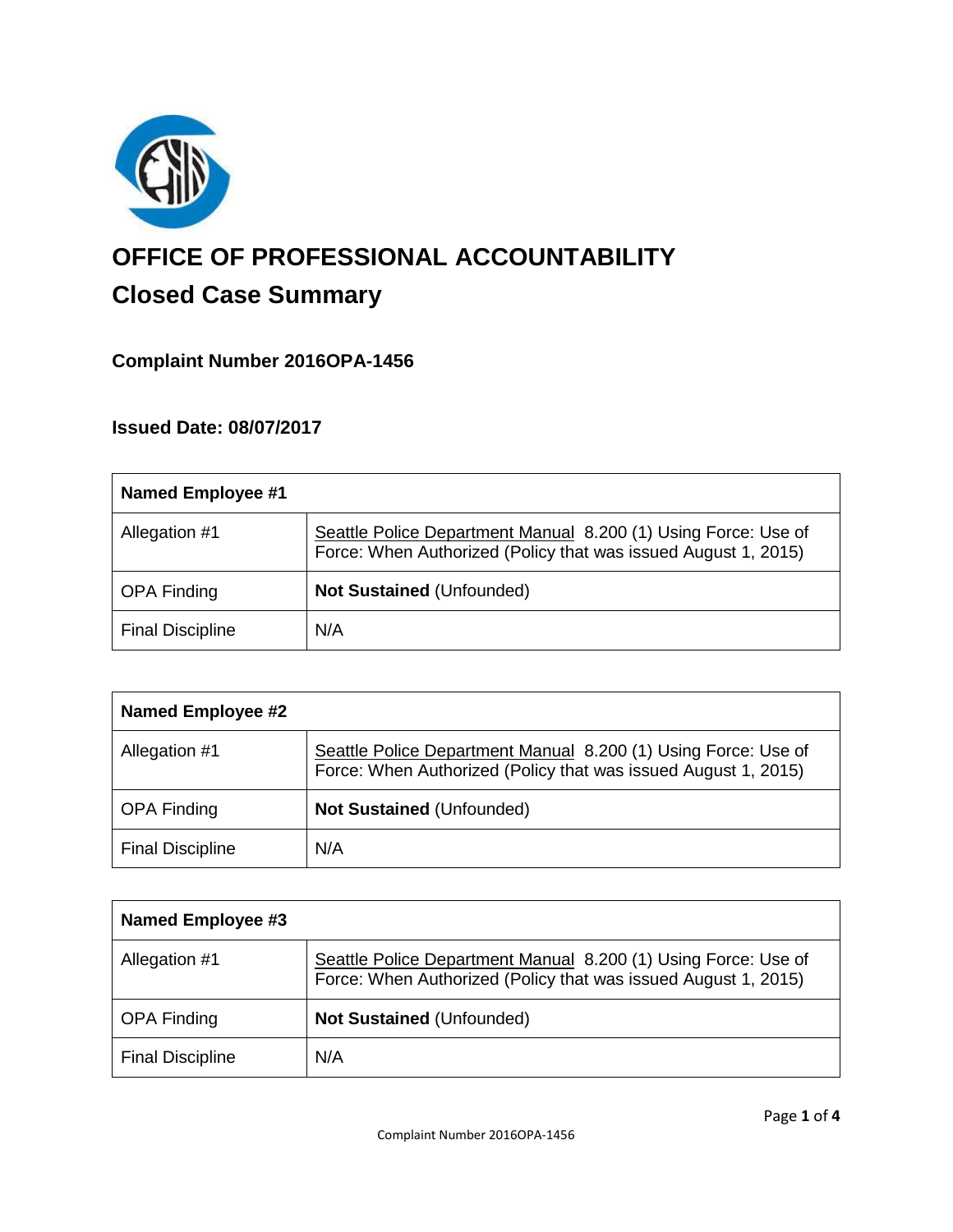| Named Employee #4       |                                                                                                                                  |
|-------------------------|----------------------------------------------------------------------------------------------------------------------------------|
| Allegation #1           | Seattle Police Department Manual 8.200 (1) Using Force: Use of<br>Force: When Authorized (Policy that was issued August 1, 2015) |
| <b>OPA Finding</b>      | <b>Not Sustained (Unfounded)</b>                                                                                                 |
| <b>Final Discipline</b> | N/A                                                                                                                              |

# **INCIDENT SYNOPSIS**

The Named Employees were dispatched to a report of a burglary.

# **COMPLAINT**

The complainant, a supervisor within the Department, on behalf of a community member, alleged that the Named Employees may have violated Use of Force Policy based on the community member complaining that the officers 'broke' his wrist when they handcuffed him. The force was documented by the SPD FIT Unit.

# **INVESTIGATION**

The OPA investigation included the following actions:

- 1. Review of the complaint memo
- 2. Search for and review of all relevant records and other evidence
- 3. Review of Use of Force Reports and Statements
- 4. Interviews of SPD employees

# **ANALYSIS AND CONCLUSION**

The complainant alleged that Named Employee #1 broke his wrist when they handcuffed him. Named Employee #1 arrived on the scene when the complainant was in custody, but not yet in handcuffs. Named Employee #3 indicated that they were going to "double cuff" him. In order to accomplish this, Named Employee #1 provided her handcuffs and attached them to the open handcuffs that were not attached to the complainant. Named Employee #3 was able to secure the double cuff of the complainant who at that time indicated that the SPD Officers had broken his wrist. The Seattle Fire Department was called to the scene. The complainant was not injured and was taken to the jail. The complainant was accepted to the jail and there was no evidence of injury. Named Employee #1's use of force was de minimis.

The complainant alleged that Named Employee #2 broke his wrist when he was handcuffed. Named Employee #2 arrived on the scene when the complainant was in custody, but not yet in handcuffs. Named Employee #2 assisted Named Employee #3 and Named Employee #4 in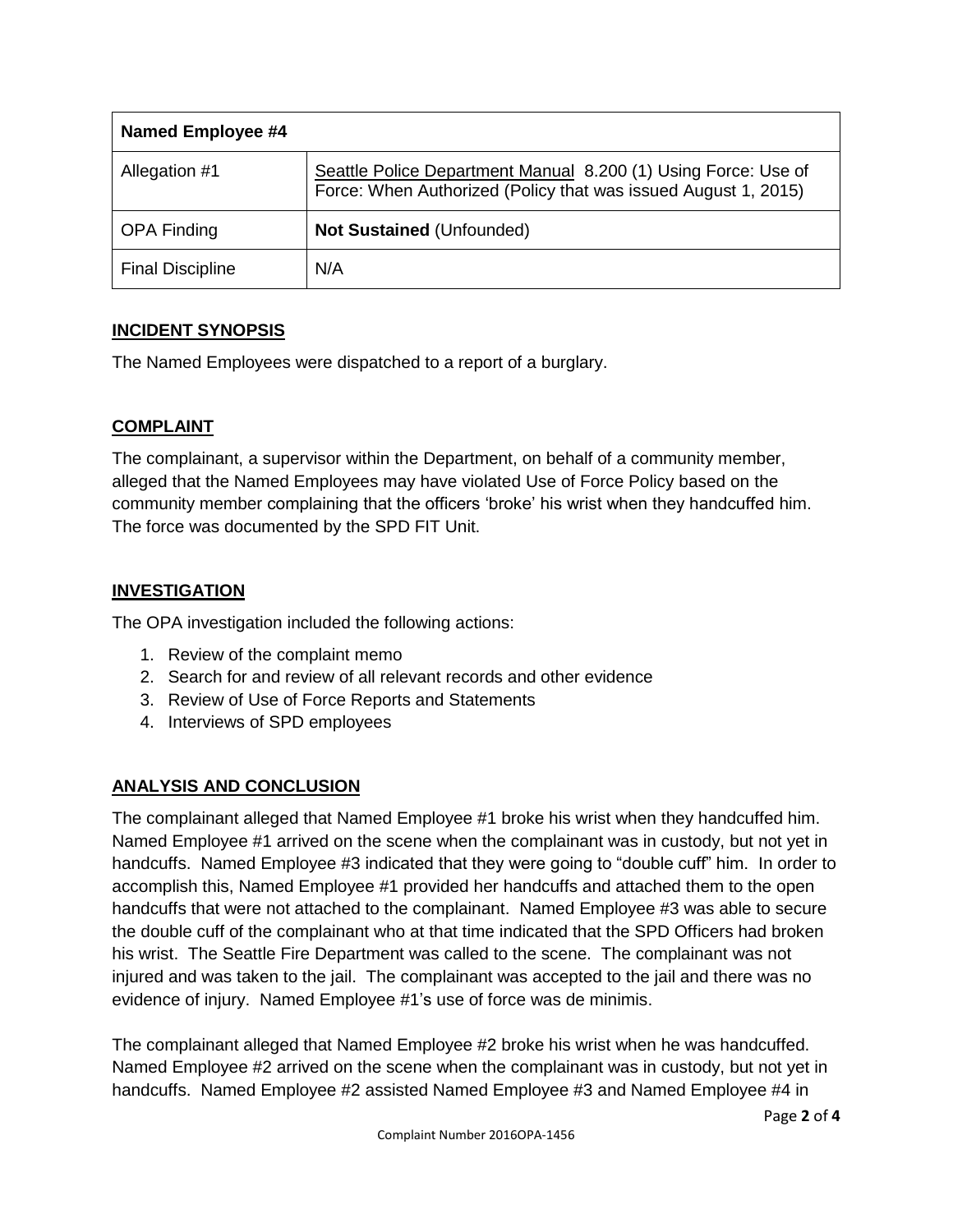attempting to handcuff the complainant. They attempted several de-escalation tactics, but the complainant continued to actively resist by tensing his arms and trying to grab the officer's hands with his fingers. After the arrival of Named Employee #1, Named Employee #3 indicated that they were going to "double cuff" him. In order to accomplish this, Named Employee #1 provided her handcuffs and attached them to the open handcuffs that were not attached to the complainant. Named Employee #3 was able to secure the double cuff of the complainant who at that time indicated that the SPD Officers had broken his wrist. Named Employee #2's use of force was de minimis.

The complainant alleged that Named Employee #3 broke his wrist when he was handcuffed. Named Employee #3 was partners with Named Employee #4 that evening and took the complainant into custody after attempting de-escalation for 10 minutes. Named Employee #3 didn't tase the complainant and did not take the complainant to ground. With the assistance of Named Employee #4, Named Employee #3 was able to get one arm behind the complainant into handcuffs. Named Employee #1 arrived on the scene and Named Employee #3 indicated that they were going to "double cuff" him. In order to accomplish this, Named Employee #1 provided her handcuffs and attached them to the open handcuffs that were not attached to the complainant. Named Employee #3 was able to secure the double cuff of the complainant who at that time indicated that the SPD Officers had broken his wrist. Named Employee #3's use of force was de minimis.

The complainant alleged that Named Employee #4 broke his wrist when he was handcuffed. Named Employee #4 was partners with Named Employee #3 that evening. Named Employee #1 arrived on the scene and Named Employee #3 indicated that they were going to "double cuff" the complainant. In order to accomplish this, Named Employee #1 provided her handcuffs and attached them to the open handcuffs that were not attached to the complainant. Named Employee #3 was able to secure the double cuff of the complainant who at that time indicated that the SPD Officers had broken his wrist. Named Employee #4's use of force was de minimis.

### **FINDINGS**

### **Named Employees #1**

Allegation #1 The OPA investigation found no evidence to support the complainant's allegation. Therefore a finding of **Not Sustained** (Unfounded) was issued for *Using Force: Use of Force: When Authorized.*

### **Named Employees #2**

Allegation #1

The OPA investigation found no evidence to support the complainant's allegation. Therefore a finding of **Not Sustained** (Unfounded) was issued for *Using Force: Use of Force: When Authorized.*